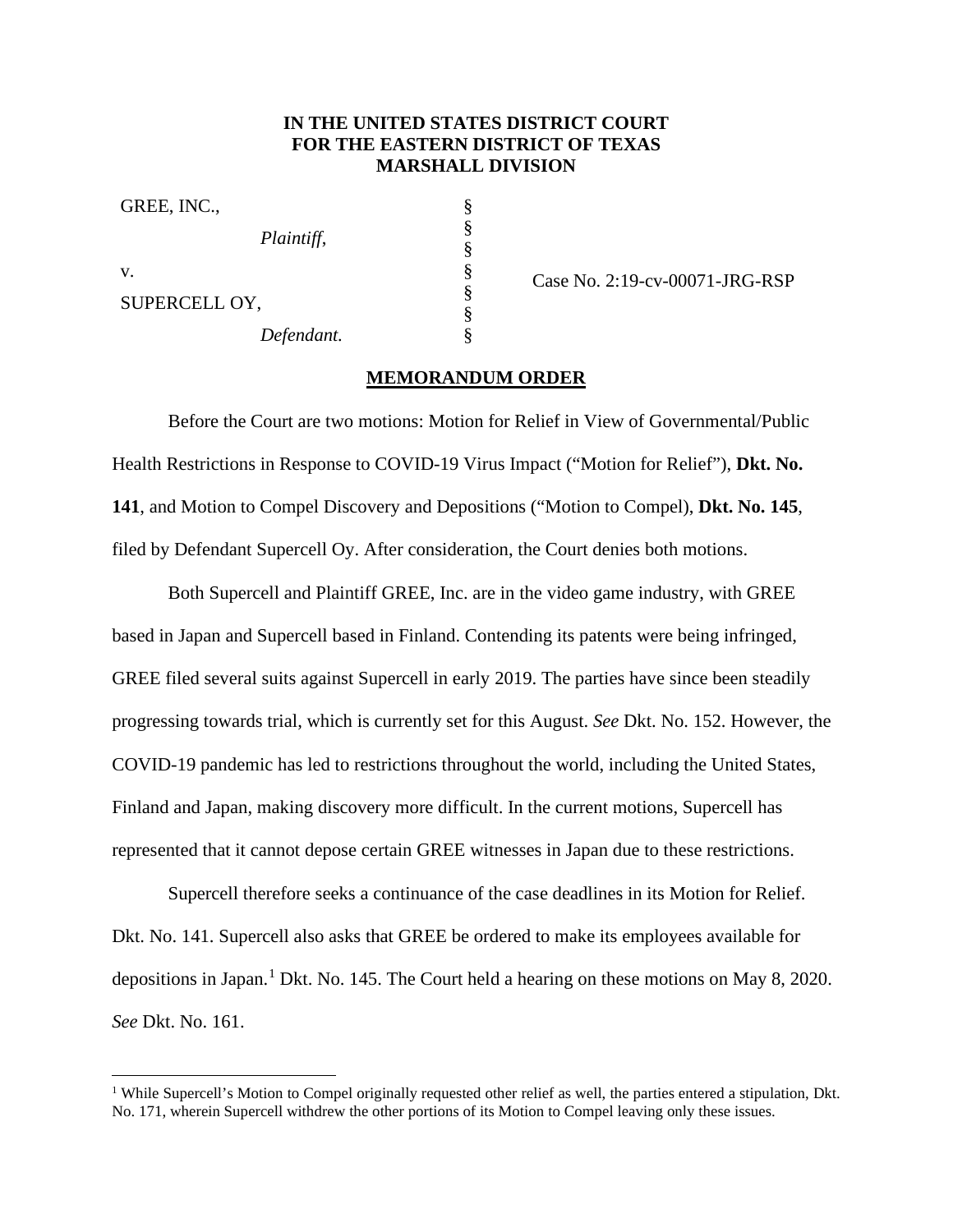In its Motion for Relief, Supercell asks that the trial date in this case be pushed back from its current date in August to late November. Dkt. No. 141 at 11. Supercell contends that such a continuance is required. First, it argues that the current restrictions prevent necessary Rule 30(b)(6) and 30(b)(1) depositions of GREE and its witnesses in Japan. Supercell admits that it already took several Rule 30(b)(6) depositions of GREE in February 2020. However, it contends that GREE's corporate witnesses in those depositions "lacked personal knowledge regarding relevant matters and were not adequately prepared to testify about several of Supercell's 30(b)(6) topics." *Id*. at 4. Therefore, Supercell argues it is entitled to take Rule 30(b)(1) depositions of the individuals identified during the February depositions who purportedly have greater knowledge regarding those topics.

Supercell also argues that it needs Rule 30(b)(6) corporate testimony from GREE on two issues. First, testimony on certain GREE products that allegedly practice the asserted patents. *Id*. at 4–5; *see also* Dkt. No. 145 at 4. Second, testimony on GREE's alleged competitive harm in the United States. Supercell contends these issues only arose after the February depositions. Supercell lastly argues that it has been unable to review certain relevant portions of GREE's source code. Dkt. No. 141 at 8–10.

In its Motion to Compel, Supercell largely restates and amplifies the arguments outlined above. *E.g.*, Dkt. No. 145 at 4 (citing Dkt Nos. 145-3, 145-4 as showing the February depositions of GREE's corporate representatives were unsatisfactory).

GREE counters that, while it is open to providing special accommodations to help Supercell handle its discovery efforts, Supercell's motion asking for a 90-day continuance is excessive. Dkt. No. 148 at 1. GREE argues that the parties already extended the pretrial deadlines in this case due to COVID-19 and a further extension is not necessary. *Id*. at 3 (citing

 $2/6$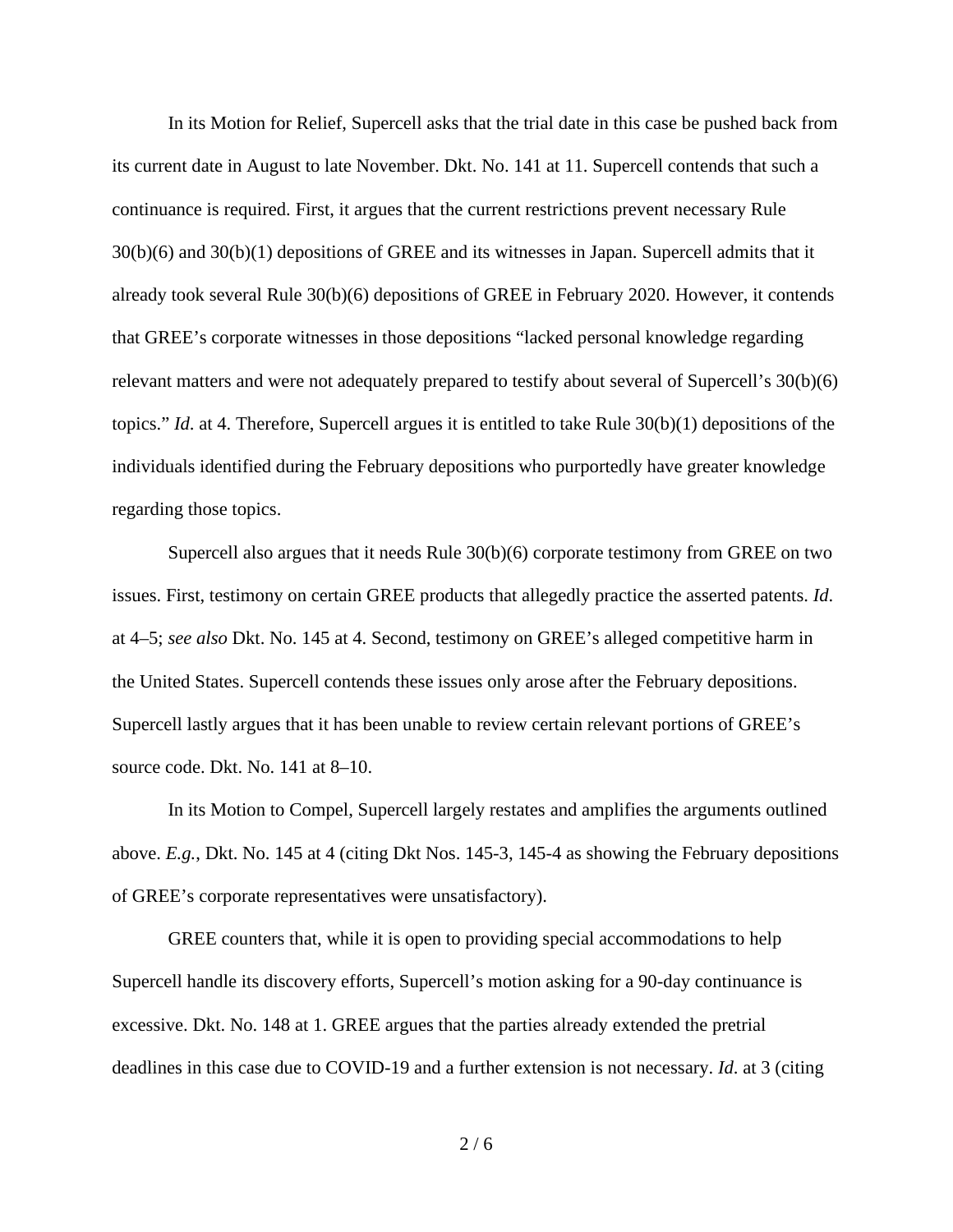Dkt. No. 126 at 2–3). GREE contends that Supercell already deposed GREE's corporate representatives and inventor employees and that testimony was sufficient. It argues Supercell has not, and cannot, show that the requested depositions would lead to any additional information beyond that which has already been provided. *Id*. at 5–6. Further, GREE argues that it has offered reasonable alternatives to a continuance, which Supercell summarily rejected. For example, GREE offered to not oppose the depositions occurring after the close of fact discovery, if necessary, or the resulting supplements to expert reports based on those depositions. *Id*. at 8.

Along these same lines, GREE states in its opposition to the Motion to Compel that while it does not oppose the requested depositions at a future time, it literally cannot produce the witnesses now due to Japanese restrictions prohibiting depositions and travel. Dkt. No. 155 at 2.

GREE also argues that Supercell's arguments concerning practicing products and competitive harm are misplaced. GREE claims that it has never released a game in the United States that practiced the asserted claims or could constitute prior art. Dkt. No. 148 at 12. Further, while it identified these games, it "explained in written discovery responses that 'GREE does not contend that any specific game was competitively harmed by any specific instance of infringement by Supercell . . . .'" *Id*. (citing Dkt. No. 148-22). Therefore, GREE argues additional discovery is not needed as the games are not at issue and even if they were, GREE provided extensive discovery on them. Finally, GREE argues that it provided Supercell the requested source code months ago but Supercell "never attempted to inspect GREE's source code, nor even responded to GREE's offer to inspect the source code." *Id*. at 13. GREE also has since agreed to provide remote access to its source code further mooting this issue.

After consideration, the Court is not persuaded by Supercell's argument that its requested discovery justifies the continuance sought. First, Supercell has already deposed GREE's

 $3/6$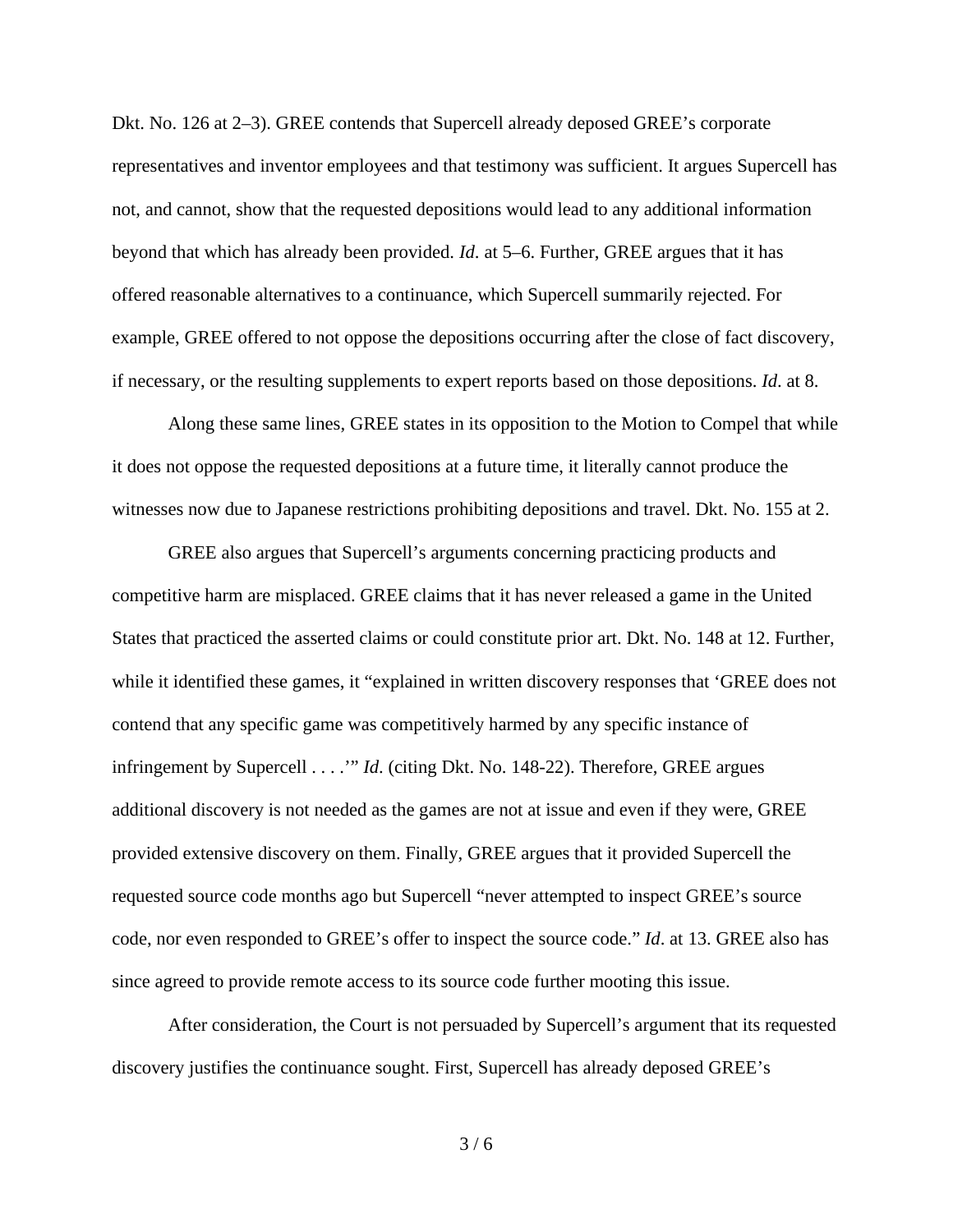corporate representatives and inventor employees. Therefore, further depositions would have diminished value. Furthermore, Supercell's arguments regarding the inadequacy of its previous depositions are not persuasive.

Supercell complains that GREE's corporate witnesses in the February depositions "lacked personal knowledge regarding relevant matters and were not adequately prepared to testify about several of Supercell's 30(b)(6) topics." Dkt. No. 141 at 4. As an initial matter, corporate representatives do not need to have personal knowledge. *Brazos River Auth. v. GE Ionics, Inc.*, 469 F.3d 416, 433 (5th Cir. 2006) ("Thus, a rule 30(b)(6) designee does not give his personal opinions, but presents the corporation's 'position' on the topic.") (citation omitted).

More importantly, the Court is not convinced that GREE's corporate representatives were unprepared for their depositions. "The persons designated [as corporate representatives] must testify about information known or reasonably available to the organization." FED. R. CIV. P. 30(b)(6). After reviewing the cited evidence, Supercell did not show that GREE's corporate representatives were inadequately prepared. *See e.g.*, Dkt. No. 145 (citing Dkt. Nos. 145-3, 145- 4). Supercell complains that the deponents could not answer every single question to Supercell's satisfaction, but that is not the standard. Supercell complains that the deponents identified others having greater knowledge on certain topics, but that also is not the right standard. Instead, the relevant standard is whether the deponents were prepared enough to "testify about information known or reasonably available to [GREE]." FED. R. CIV. P. 30(b)(6). They did.

In any event, Supercell does not seek to depose these representatives on these issues again. Dkt. No. 145 at 4 n.1. Instead, it seeks to depose GREE employees who may have personal knowledge on these issues—a request GREE does not oppose. However, Supercell asks that since these depositions cannot presently occur, the case deadlines be continued for three

 $4/6$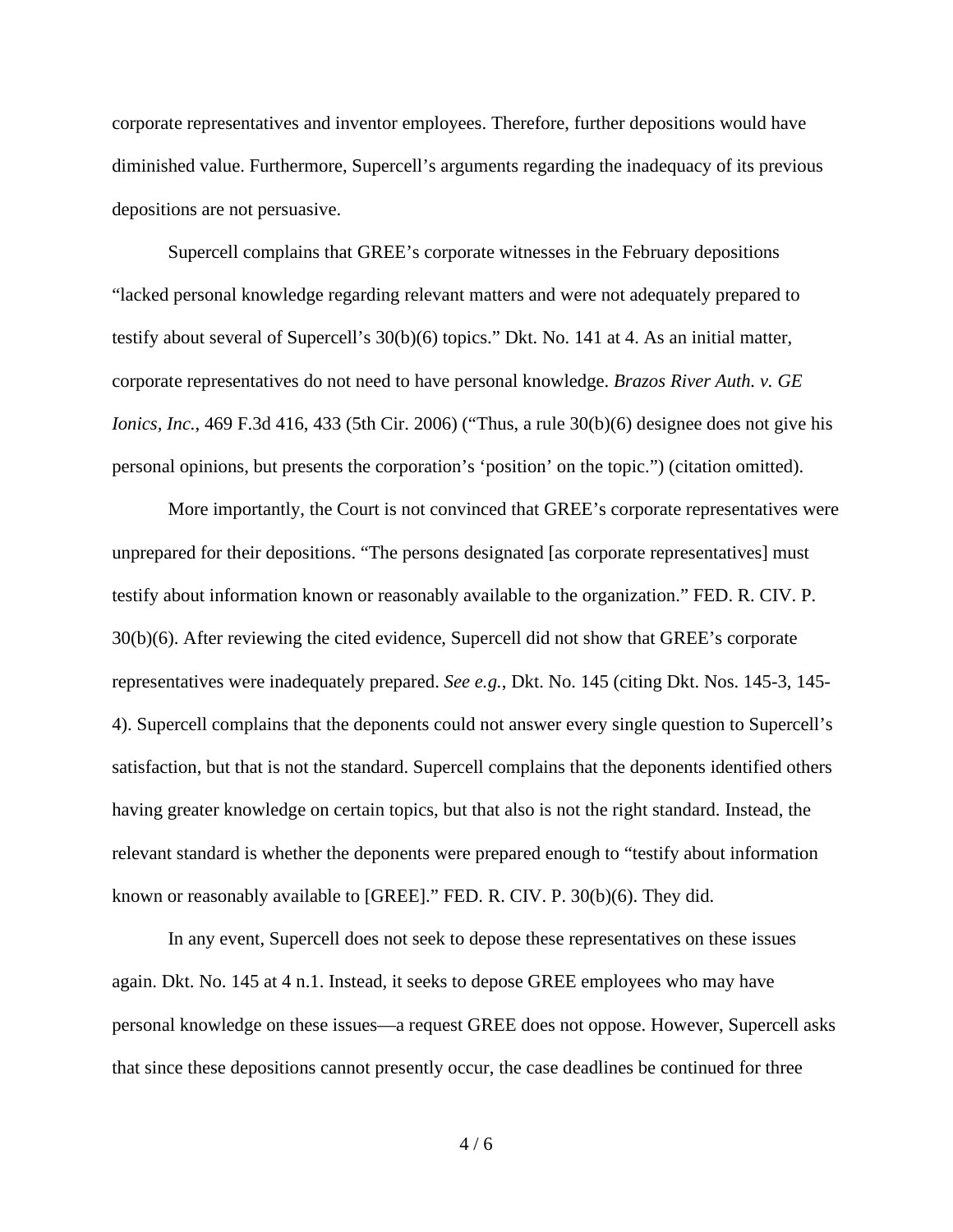months so it has more time to take the depositions.<sup>2</sup> As explained, these additional depositions would have entirely speculative value and therefore, do not justify delaying trial for several months. Supercell had ample time to have accomplished these depositions had it not delayed so late in the schedule to take the Rule 30(b)(6) depositions. Furthermore, GREE has agreed to provide discovery in other ways, such as through written questions. While not a perfect solution, it gives Supercell an alternative avenue in which to obtain the information it seeks.

Along the same lines, Supercell has not persuasively shown that the issues concerning practicing products and competitive harm justify a continuance. The biggest problem with these arguments is that they appear to consist mostly of speculation. When prompted at the hearing, Supercell could not provide a concrete reason why a deposition was needed on these topics. Further supporting this point is that GREE has represented that it provided much discovery on these topics and would be willing to provide even more if requested. Dkt. No. 148 at 12. Therefore, depositions on these topics do not justify Supercell's requested continuance.

Supercell's purported inability to review source code also does not justify its request for a continuance. For one, it does not appear to be a live issue in light of GREE's representation that it made the source code available remotely. *Id*. at 13. The parties represented at the hearing that they had not yet properly met and conferred on this issue even at this late date. Lastly, even if some source code is not available, its minimal value does not justify the high cost of a 3-month continuance.

<sup>&</sup>lt;sup>2</sup> While Supercell asks for a 3-month continuance, it is not at all clear that even if its request was granted, it would be able to take the depositions in that time. No one knows for sure when this pandemic will end and countries will begin to ease restrictions. Beyond that, the Court is aware that taking a deposition in Japan is a complicated process that can take months to set up. Thus, even if the deadlines are delayed for 3 months, Supercell may still be then in the same position as now.